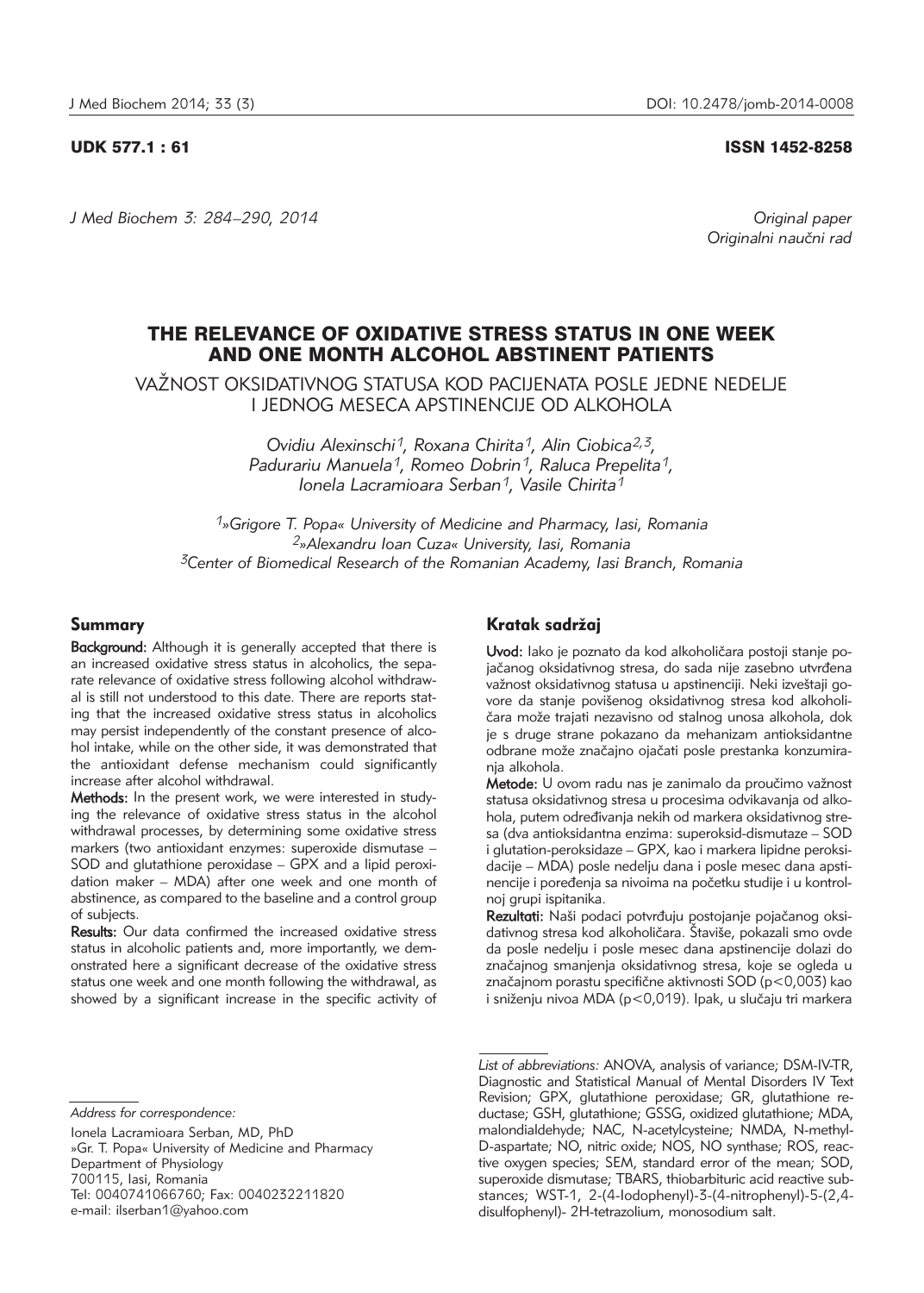SOD (p<0.003), as well as by a decrease in MDA levels (p<0.019). Still, in the case of all three markers of oxidative stress status which we determined, the levels after one week or one month of abstinence were significantly altered when compared to controls.

Conclusions: This suggests that severe and prolonged deficiency in the oxidative stress marker levels needs longer than one month of abstinence to normalize.

Keywords: alcohol, abstinence, oxidative stress

# Introduction

Alcohol is the most widely consumed drug worldwide and its levels of mortality and morbidity are increasing constantly, considering that alcohol abuse has been associated with a vast range of pathologic conditions (1–4).

Oxidative stress is the condition arising from the imbalance between toxic reactive oxygen species (ROS) and antioxidant systems (5), being also recognized as a very important mechanism in a variety of pathologies (6) including neuropsychiatric disorders, as our group has previously demonstrated (7–11).

Although it is now generally accepted that there is an increased oxidative stress status in alcoholics, mainly expressed through a reduction in the general antioxidant activity (a distinct feature of chronic alcohol exposure) (12) as well as by increased levels of lipid peroxidation markers such as malondialdehyde (MDA) in both cerebrospinal fluid or peripheral venous blood (13), the relevance of oxidative stress following alcohol withdrawal is still not understood to this date. There are reports stating that the increased oxidative stress status from alcoholics may persist independently of the constant presence of alcohol intake, perpetuating a prooxidative condition in the body even during abstinence (14–16). On the other side, it was demonstrated that the antioxidant defense mechanism (as represented for example by superoxide dismutase – SOD, the first antioxidant enzyme in the way of the free radicals) could significantly increase after alcohol withdrawal (12, 17). In fact, for the specific activity of SOD, there is a multitude of controversial studies, indicating an increase following alcohol withdrawal (as mentioned before), as well as a decrease (18, 19) or modifications, irrespective of alcohol ingestion or abstinence, or the kind of treatment administered (12, 15).

Thus, in the present report, we were interested in studying the relevance of oxidative stress status in the alcohol withdrawal processes, by determining some oxidative stress markers (two antioxidant enzymes – SOD and glutathione peroxidase and a lipid peroxidation maker – MDA) after one week and one month of abstinence, as compared to the baseline (oxidative stress status at the time of entry into the study) and a control group of subjects.

statusa oksidativnog stresa koje smo odredili, nivoi posle nedelju i posle mesec dana apstinencije bili su značajno izmenjeni u poređenju sa kontrolnom grupom.

Zaključak: Ovo ukazuje da je potrebno više od mesec dana apstinencije kako bi se normalizovala ozbiljna i produžena deficijencija u nivoima markera oksidativnog stresa.

Ključne reči: alkohol, apstinencija, oksidativni stres

### **Methods**

The study included 33 patients aged between 26 and 79 years (average  $45.2 \pm 3.58$  years), all of them males. They fulfilled the Diagnostic and Statistical Manual of Mental Disorders IV Text Revision (DSM-IV-TR) diagnostic criteria of alcohol dependence and were scheduled to be admitted to the alcohol detoxification ward (no. II B) for further alcohol dependence rehabilitation in the Psychiatry University Hospital, Iasi, Romania. Alcohol consumption was stopped abruptly at admission.

Alcoholic patients without illicit drug use, chronic systemic disease or severe mental disorders were selected. They were all treated with diazepam or lorazepam and also supplemented with vitamins from the B group (B1+B6). The detoxification ward was a restricted environment for one week to one month for the patients included in the study, who received identical meals provided by the hospital. However, only 19 from the initial 33 patients remained in the ward for one month, for the final blood collection, since most of them decided to drop out of the study (withdrawal symptoms ameliorated and discharge at patients' request or refusal to give another sample of blood).

The control group ( $n=18$ ) included healthy ageand sex-matched subjects without known physical or psychiatric illnesses which were identified by clinical interview and routine laboratory tests. They also did not meet the diagnostic criteria of alcohol abuse or dependence in the past nor abusive alcohol consumption during the previous two months.

The study was conducted according to provisions of the Helsinki Declaration and the local ethics committee approved the study. All the patients or their families signed the consent for the participation in this study.

#### *Biochemical estimations*

Blood samples were collected at baseline  $(n=33)$ , after one week  $(n=33)$  and after one month (n=19), in the morning, before breakfast, allowed to clot and centrifuged immediately. Serum was aliquoted into Eppendorf tubes and stored at −40 °C until measurement.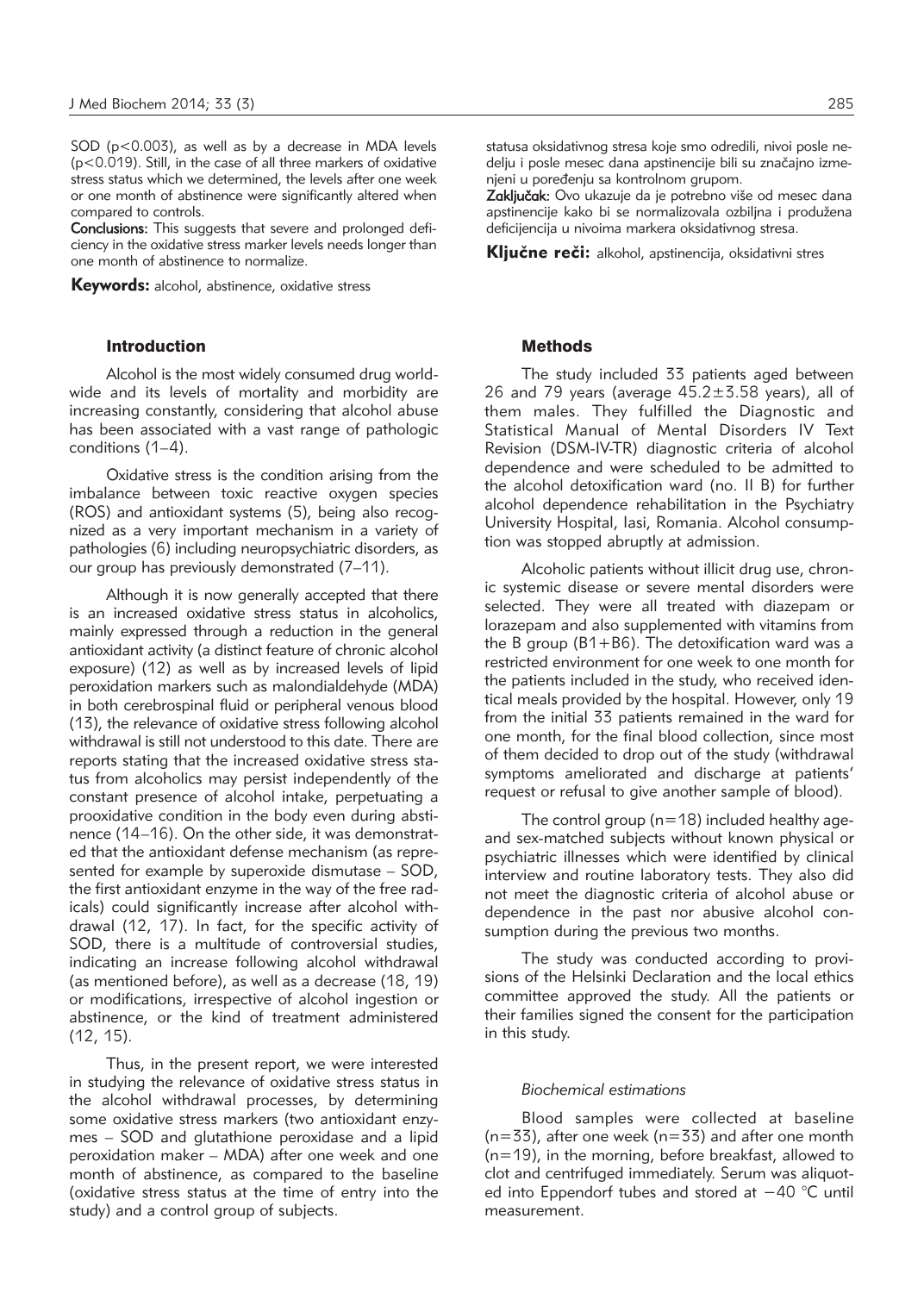The classical biological markers of chronic alcoholism such as gamma-glutamyltransferase, aspartate transaminase and alanine aminotransferase were determined, being significantly higher in alcoholic patients at baseline, when compared to controls. Additionally, all these markers decreased significantly after 1 week and 1 month of detoxification (data not shown).

Superoxide dismutase (SOD) activity was measured by the percentage reaction inhibition rate of enzyme with WST-1 (2-(4-Iodophenyl)-3-(4-nitrophenyl)-5-(2,4-disulfophenyl)- 2H-tetrazolium, monosodium salt) substrate (a water soluble dye) and xanthine oxidase using an SOD Assay Kit (FLUKA, 19160) according to the manufacturer's instructions. Each endpoint assay was monitored by absorbance at 450 nm (the absorbance wavelength for the colored product of WST-1 reaction with superoxide anions) after 20 minutes of reaction time at 37 °C. The percent inhibition was normalized by mg protein and presented as SOD activity units.

The glutathione peroxidase (GPX) activity was measured using the GPX cellular activity assay kit CGP-1 (SIGMA). This kit uses an indirect method, based on the oxidation of glutathione (GSH) to oxidized glutathione (GSSG) catalyzed by GPX, which is then coupled with recycling GSSG back to GSH utilizing glutathione reductase (GR) and NADPH. The decrease in NADPH at 340 nm during oxidation of NADPH to NADP is indicative of GPX activity.

Malondialdehyde levels were determined by thio barbituric acid reactive substances (TBARs) assay. Two hundred uL of serum was added and briefly mixed with 1 mL of trichloroacetic acid at 50%, 0.9 mL of TRIS-HCl (pH 7.4) and 1 mL of thiobarbituric acid 0.73%. After vortex mixing, samples were maintained at 100 °C for 20 minutes. Afterwards, samples were centrifuged at 3000 rpm for 10 min and supernatant read at 532 nm. The signal was read against an MDA standard curve, and the results were expressed as nmol/mL.

## *Data analysis*

The levels of oxidative stress markers (SOD, GPX and MDA) were statistically analyzed by using one-way analysis of variance (ANOVA). All results are expressed as mean  $\pm$  the standard error of the mean (SEM). *Post hoc* analyses were performed using Tukey's honestly significant difference test in order to compare baseline, one week and one month groups. F values for which p<0.05 were regarded as statistically significant.

#### **Results**

Regarding the specific activity of SOD, which is of course the first enzyme in the way of ROS, we report here a significant decrease at both baseline time (F(1.49)=54,  $p$ <0.0001), as well as in the case of measurements that were taken after one week  $(F(1.49)=11, p=0.001)$  or one month  $(F(1.35)=17, p=0.001)$ p<0.0001) after withdrawal, when compared to our set of control subjects *(Figure 1)*.

Moreover, when we applied the *post hoc* analysis, we observed significant differences between the baseline and one week (p<0.0001) or baseline vs. one month groups (p=0.003), as well as between one week and one month groups (p=0.003) *(Figure 1)*.

Also, in the case of the other antioxidant enzyme we determined here, GPX, we observed a significant decrease at the baseline time  $(F(1.49)=7, p=0.01)$ , as well as after 1 week ( $F(1.49)=9$ ,  $p=0.004$ ) or one month  $(F(1.35)=17, p=0.01)$  after withdrawal, as compared to the control group *(Figure 2)*.



Figure 1 Superoxide dismutase (SOD) specific activity in the serum of control subjects, baseline and alcohol abstinent patients after one week and one month. The values are mean  $\pm$  SEM (n=18 in control group, n= 33 in baseline and one week groups and  $n=19$  in one month group). \*\*p<0.001; \*\*\*p<0.0001. For *post hoc* analysis – a (baseline vs. one week): p<0.0001; b (one week vs. one month): p=0.003; c (baseline vs. one month): p=0.003.



**Figure 2** Glutathione peroxidase (GPX) specific activity in the serum of control subjects, baseline and alcohol abstinent patients after one week and one month. The values are mean  $\pm$  SEM (n=18 in control group, n=33 in baseline and one week groups and  $n=19$  in one month group).  $\text{*}p=0.01$ ;  $*_{p=0.004}$ .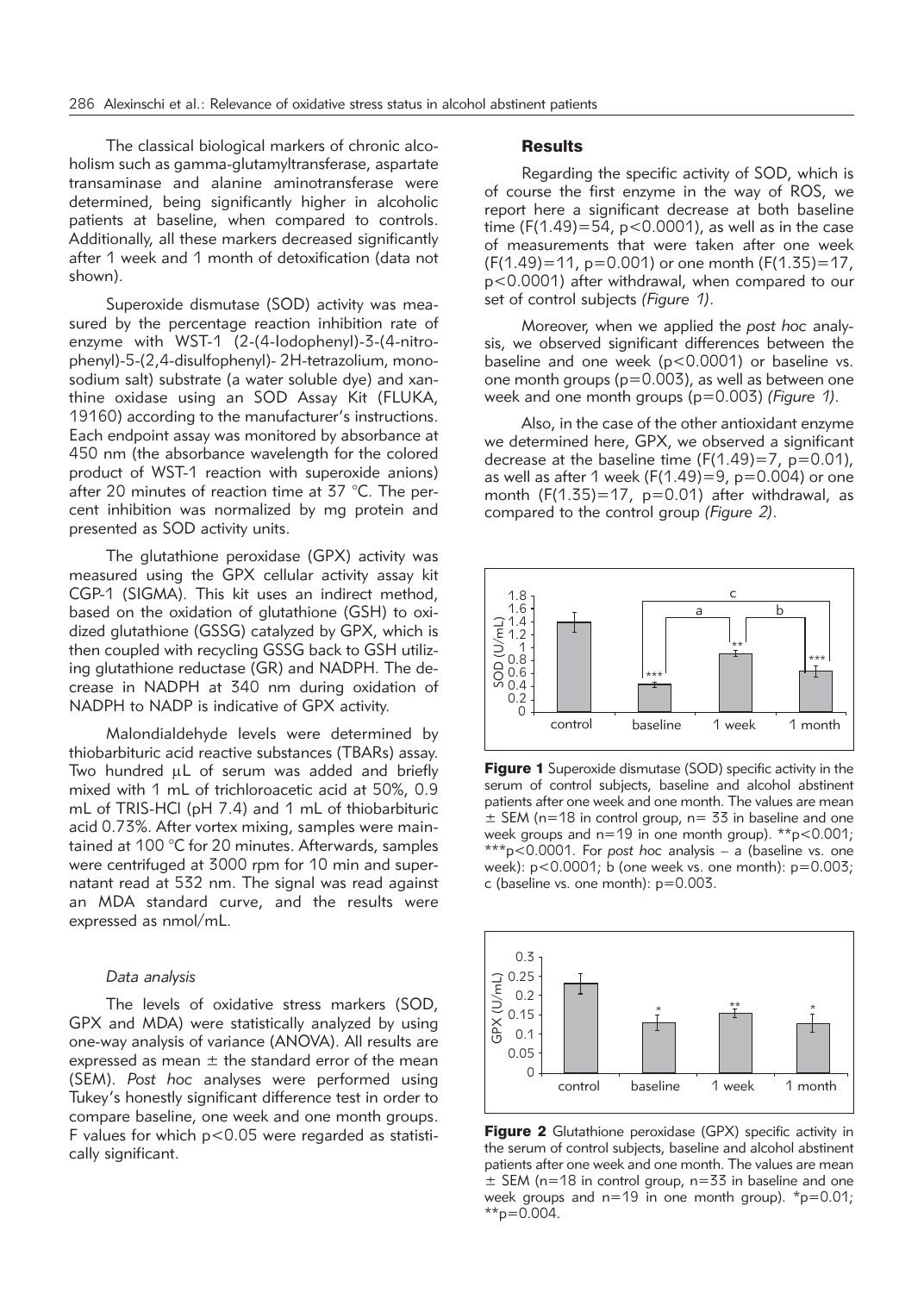

**Figure 3** The levels of malondialdehyde (MDA) in the serum of control subjects, baseline and alcohol abstinent patients after one week and one month. The values are mean  $\pm$  SEM  $(n=18$  in control group,  $n=33$  in baseline and one week groups and  $n=19$  in one month group). \*\*\*p<0.0001. For *post hoc* analysis – a (baseline vs. one week): p=0.019; b (baseline vs. one month): p=0.004.

Additionally, in this case, the *post hoc* analysis showed no significant differences between baseline and one week ( $p=0.27$ ) or baseline vs. one month groups (p=0.98), as well as between one week and one month groups (p=0.28) *(Figure 2)*.

When we determined the serum levels of MDA, as a fundamental parameter of the lipid peroxidation processes, we observed a very significant increase in the MDA levels at baseline  $(F(1.49)=13)$ , p<0.0001), when compared to control subjects *(Figure 3)*. Still, the levels of MDA were normal after one week  $(F(1.49)=2, p=0.11)$  and one month  $(F(1.35)=1, p=0.2)$ , since no significant differences were observed in these two groups (one month and one week), when compared to controls *(Figure 3)*.

Additionally, the *post hoc* analysis for MDA levels showed significant differences between baseline and one week determinations ( $p=0.019$ ), as well as between baseline and one month ( $p=0.004$ ). However, no significant differences regarding the concentrations of MDA were found between one week and one month determinations (p=0.4) *(Figure 3)*.

#### **Discussion**

Our present data confirmed the increased oxidative stress status in alcoholic patients and, more importantly, we demonstrated here a significant decrease in the oxidative stress status one week and one month following the withdrawal, as showed by a significant increase in the specific activity of SOD, as well as by a decrease in MDA levels, when compared to baseline. As mentioned, we demonstrated an increased oxidative stress status in the patients with alcohol dependence, considering the reduced specific activity of both SOD and GPX, completed by the significant increase in MDA, as a specific marker of the lipid peroxidation processes, when compared to our age-matched subjects.

These aspects are consistent with previous reports stating that the antioxidant activity is lower in chronic alcoholics than in control subjects. This was demonstrated for the antioxidant enzymes such as SOD, GPX and CAT (12, 19, 20), but also for the classic antioxidants such as glutathione (21). Also, the lipid peroxidation processes, as evaluated through the various levels of thiobarbituric acid reactive substances (TBARS), were reported to be significantly decreased in the CSF or blood of chronic alcohol consumers (16, 22, 23).

The mechanistics responsible for these effects are mainly represented by the mobilization of  $Fe<sup>3+</sup>$ ions, acetaldehyde, as well as an alcohol-induced increase in NADPH-oxidases (1, 24, 25). Also, the alcohol-inducible cytochrome P450 isoform 2E1 (CYP2E1) seems to play a very important role in chronic alcohol consumers by generating an increased rate of ROS formation (19, 26, 27).

Regarding the withdrawal processes and relevance of oxidative stress in this matter, there are a lot of controversial results. In this way, as we previously mentioned for SOD, the first antioxidant enzyme against reactive oxygen species, both increased (12, 17) or decreased (16, 18) specific activity was reported following withdrawal.

Similarly, in the case of GPX, there are reports describing a significant decrease in its specific activity following withdrawal (12), while other authors failed to find any significant modification in GPX during abstinence (28). Also, for MDA, the main marker of the lipid peroxidation processes, while several studies have found elevated levels in the serum of patients undergoing alcohol withdrawal (20, 22, 29), there are also reports describing clear reductions in the various markers lipid peroxidation following alcohol withdrawal (12, 30).

Regarding the results we obtained in the present study, we report here a significant decrease in the oxidative stress status both one week and one month following the withdrawal, as showed by a significant increase in the specific activity of SOD, as well as by a decrease in MDA levels, when compared with those at baseline. Still, no significant modifications between the levels of GPX at baseline, one week and one month were observed. One possible explanation for this could be the fact that SOD is the most sensitive to and the primary defense against ROS damage (5), exhibiting prompt compensation processes when encountering or not heavy oxidative injury. Therefore, it is possible for the compensatory modifications of GPX to be less sensible, as compared to SOD.

However, in the case of all three markers of the oxidative stress status we determined here, the levels from one week or one month of abstinence were sig-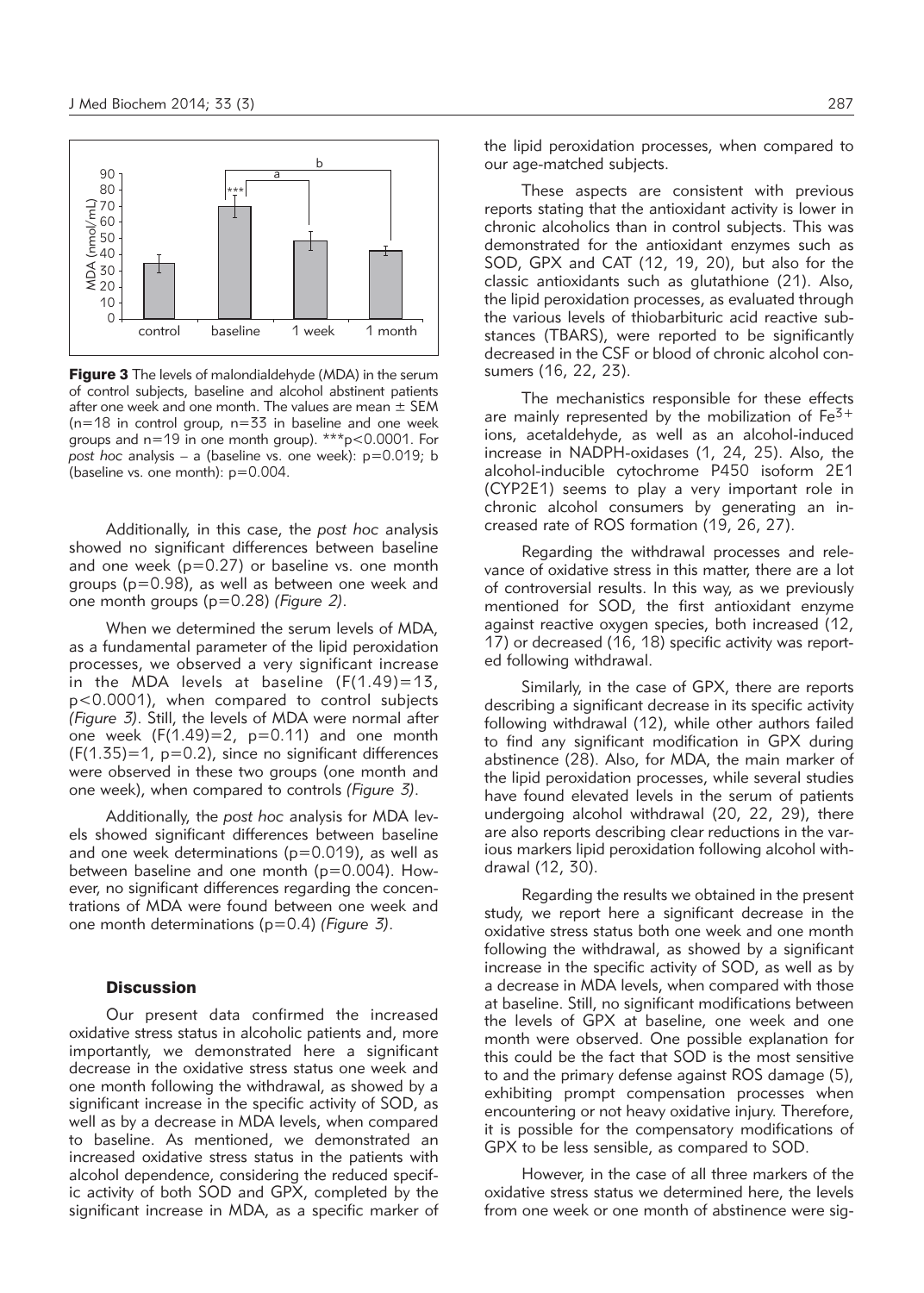nificantly altered when compared to our age-matched group of control subjects, suggesting that severe and prolonged deficiency in their specific activity and levels needs longer than one month of abstinence to normalize. Therefore, additional experiments from our group are underway regarding the oxidative stress status in patients with alcohol dependence following 3, 6 or 12 months after withdrawal.

Also, despite some opinions that in fact the socalled detoxification of alcohol-dependent patients still leads eventually to a restoration of the prooxidant processes (16), it was also very recently demonstrated that oxidative stress could be relevant for the ameliorative processes that would actually appear after a period of abstinence in pathologies like alcoholic hepatitis (31). In this way, the Wang group showed that SOD, as well as glutathione levels, were increased in alcoholic hepatitis patients with abstinence, when compared to those without abstinence, while the levels of MDA were significantly decreased (31).

It seems that glutamatergic neurotransmission could be extremely relevant for the oxidative stress mechanisms during alcohol abstinence (18). Hence, Tsai et al. demonstrated that the augmentation of this excitatory neurotransmission may lead to enhanced oxidative stress, which together with reduced inhibitory neurotransmission may contribute to the symptoms of ethanol withdrawal and be associated with its neurotoxicity (18).

Another important aspect could be represented by the N-methyl-D-aspartate (NMDA) toxicity, which is known as an important mechanism in the alcohol withdrawal symptoms, by increasing both ROS and nitric oxide (NO), through the upregulation of NO synthase (NOS) (22, 32). This could be very important, considering that lately there is an increased awareness regarding the interactions that might exist between the oxidative and nitrosative stress status in various cellular insults (33). Moreover, as it was demonstrated in some animal studies, NOS inhibition resulted in an attenuation of alcohol withdrawal symptoms (19, 34).

Of course, all the aforementioned aspects lead to the idea of using antioxidants in order to ameliorate damage done by alcohol consumption and abstinence. Thus, N-acetylcysteine (NAC) was proposed for the improving of myocardial oxidative stress in alcoholic heart disease, an important pathologic condition associated with alcoholism. The protective effects of NAC could be also explained by the fact that it is required for glutathione biosynthesis, thus inhibiting ROS toxicity (35). Additionally, it was demon strated that alcohol-induced oxidative stress could be inhibited by NAC administration (36, 37). Moreover, it was showed that in fact NAC intake and ethanol abstinence interact synergistically in order to improve the hepatic antioxidant defenses and to decrease the serum lipids concentrations (37). It was also demonstrated relatively recently (38) that procysteine could increase alcohol-depleted glutathione stores in the plantaris muscle of some rat models, after a period of abstinence, considering that chronic alcohol abuse may lead to a variety of skeletal muscle complications, including atrophy, altered gait and impaired mobility (38).

There are, of course, several limitations of our present study, including the lack of vigorous control for the diet, body mass index and alcohol concentrations consumed before withdrawal, as well as the limited number of patients used and also the relatively short period of time chosen for the observation. Still, further studies regarding the aforementioned markers and their relevance in the present study are underway right now by our group, as well as additional experiments regarding the oxidative stress status in patients with alcohol dependence following 3, 6 or 12 months after withdrawal.

Another aspect could be represented by the fact that the patients took antioxidants such as the B group vitamins, but this could not be avoided since it represents a classical way to treat this kind of patients. Still, all the patients took without any exceptions exactly the same combination of  $B1+B6$  vitamins.

# **Conclusions**

Our present study confirmed the increased oxidative stress status in alcoholic patients (as showed by decreased antioxidant enzymes and increased lipid peroxidation). We also demonstrated here a significant decrease in the oxidative stress status one week and one month following the withdrawal, as showed by a significant increase in the specific activity of SOD, as well as by a decrease in MDA levels, when compared to baseline. Still, in the case of all three markers of the oxidative stress status which we determined (SOD, GX and MDA), the levels from one week or one month of abstinence were significantly altered when compared to controls, suggesting that severe and prolonged deficiency in their levels needs longer than one month of abstinence to normalize.

# Conflict of interest statement

The authors stated that there are no conflicts of interest regarding the publication of this article.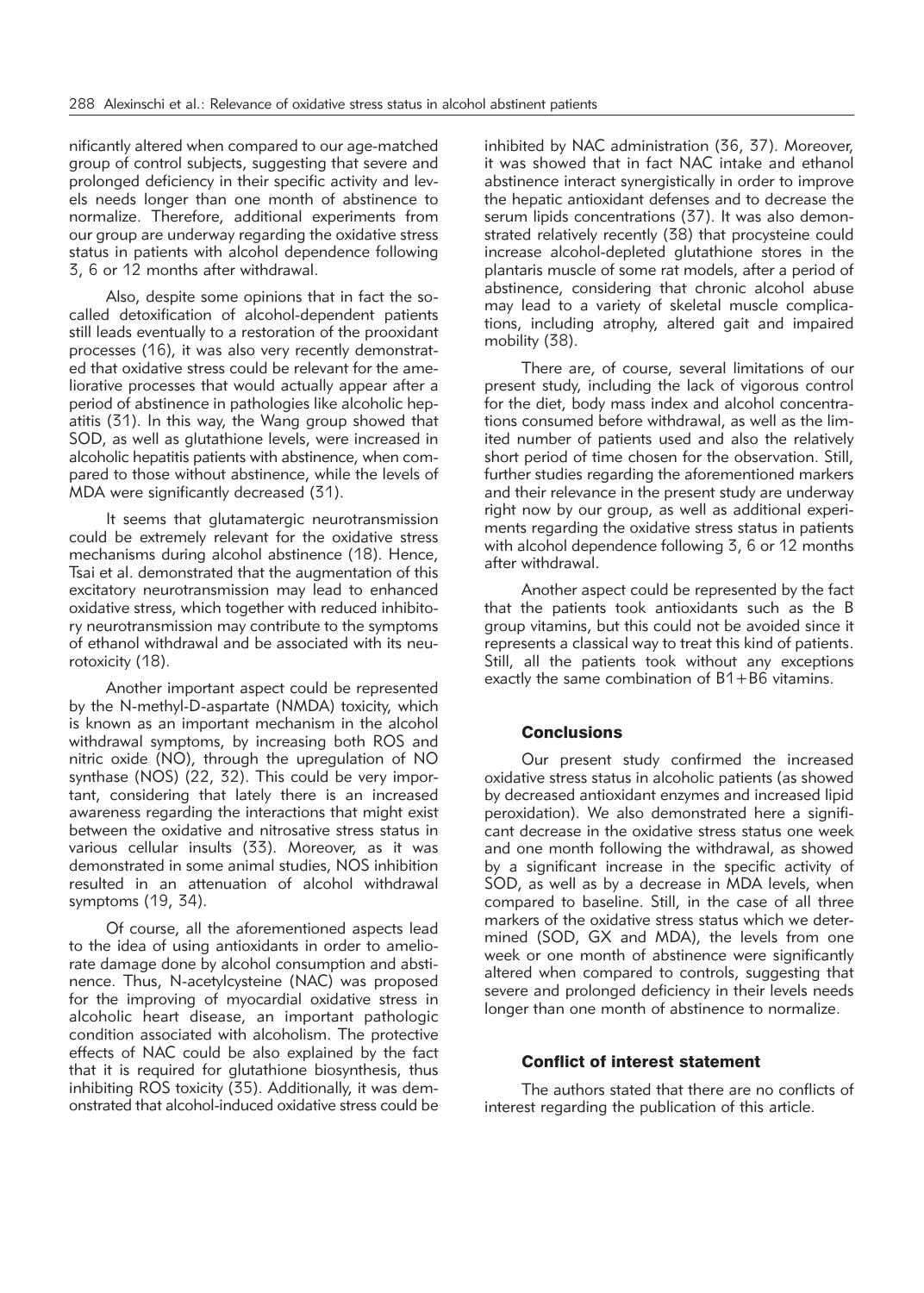#### **References**

- 1. Seiva FR, Amauchi JF, Rocha KK, Ebaid GX, Souza G, Fernandes AA, et al. Alcoholism and alcohol abstinence: N-acetylcysteine to improve energy expenditure, myocardial oxidative stress, and energy metabolism in alcoholic heart disease. Alcohol 2009a; 43: 649–56.
- 2. Ferreira MP, Willoughby D. Alcohol consumption: the good, the bad, and the indifferent. Appl Physiol Nutr Metab 2008; 33: 12–20.
- 3. Sutherland GT, Sheahan PJ, Matthews J, Dennis CV, Sheedy DS, McCrossin T, et al. The effects of chronic alcoholism on cell proliferation in the human brain. Exp Neurol 2013; 247: 9–18.
- 4. Montoya ID. The pathology of alcohol use and abuse. Clin Lab Sci 2013; 26: 15–22.
- 5. Sies H. Oxidative stress: oxidants and antioxidants. Exp Physiol 1997; 82: 291–5.
- 6. Hamad M, Awadallah S, Nasr H. The relationship between haptoglobin polymorphism and oxidative stress in hemodialysis patients. J Med Biochem 2013; 32: 220–6.
- 7. Ciobica A, Hritcu L, Nastasa V, Padurariu M, Bild W. Inhibition of central angiotensin converting enzyme exerts anxiolytic effects by decreasing brain oxidative stress. J Med Biochem 2011; 30: 109–14.
- 8. Ciobica A, Padurariu M, Dobrin I, Stefanescu C, Dobrin R. Oxidative stress in schizophrenia – focusing on the main markers. Psychiatr Danub 2011; 23: 237–45.
- 9. Ciobica A, Olteanu Z, Padurariu M, Hritcu L. The effects of low-dose pergolide on memory and oxidative stress in a 6-OHDA induced rat model of Parkinson's disease. Journal of Physiology and Biochemistry 2012; 68: 59–69.
- 10. Stefanescu C, Ciobica A. The relevance of oxidative stress status in first episode and recurrent depression. Journal of Affective Disorders 2012; 143: 34–8.
- 11. Padurariu M, Ciobica A, Lefter R, Serban IL, Stefanescu C, Chirita R. The oxidative stress hypothesis in Alzheimer's disease. Psychiatr Danub 2013; 25.
- 12. Lecomte E, Herberlk B, Pirollet P, Chanterelle Y. Effect of alcohol consumption on blood antioxidant nutrients and oxidative stress indicators. Am J Clin Nutr 1994; 60: 255–61.
- 13. Shaw S. Lipid peroxidation, iron mobilization and radical generation induced by alcohol. Free Radic Biol Med 1989; 7: 541–7.
- 14. Lieber CS. Biochemical and molecular basis of alcohol induced injury to liver and other tissues. N Engl J Med 1988; 319: 1639–42.
- 15. Marotta F, Reizakovic I, Tajiri H, Safran P, Ideo G. Abstinence-induced oxidative stress in moderate drinkers is improved by bionormalizer. Hepatogastroenterology 1997; 44: 1360–6.
- 16. Huang MC, Chen CH, Peng FC, Tang SH, Chen CC. Alterations in oxidative stress status during early alcohol withdrawal in alcoholic patients. J Formos Med Assoc 2009a; 108: 560–9.
- 17. Guemouri L, Lecomte E, Herbeth B. Blood activities of antioxidant enzymes in alcoholics before and after withdrawal. J Stud Alcohol 1993; 54: 626–9.
- 18. Tsai GE, Ragan P, Chang R. Increased glutamatergic neurotransmission and oxidative stress after alcohol withdrawal. Am J Psychiatry 1998; 155: 726–32.
- 19. Huang MC, Chen CC, Peng FC, Tang SH, Chen CH. The correlation between early alcohol withdrawal severity and oxidative stress in patients with alcohol dependence. Prog Neuropsychopharmacol Biol Psychiatry 2009b; 33: 66–9.
- 20. Peng FC, Tang SH, Huang MC, Chen CC, Kuo TL, Yin SJ. Oxidative status in patients with alcohol dependence: a clinical study in Taiwan. J Toxicol Environ Health A 2005; 68: 1497–509.
- 21. Kannan M, Wang L, Kang YJ. Myocardial oxidative stress and toxicity induced by acute ethanol exposure in mice. Exp Biol Med 2004; 229: 553–9.
- 22. Yuksel N, Uzbay IT, Karakilic H. Increased serum nitrite/nitrate (NOx) and malondialdehyde (MDA) levels during alcohol withdrawal in alcoholic patients. Pharmacopsychiatry 2005; 38: 95–6.
- 23. Le Lan C, Ropert M, Laine F, Medevielle M, Jard C, Pouchard M, et al. Serum ceruloplasmin and ferroxidase activity are not decreased in hepatic failure related to alcoholic cirrhosis: clinical and pathophysiological implications. Alcohol Clin Exp Res 2004; 28: 775–9.
- 24. Shaw S, Jayatilleke E. Ethanol-induced iron mobilization: role of acetaldehyde-aldehyde oxidase generated superoxide. Free Radic Biol Med 1990; 9: 11–17.
- 25. Steinberg D, Pearson TA, Kuller LH. Alcohol and atherosclerosis. Ann Intern Med 1991; 114: 967–76.
- 26. Cederbaum AI. Oxygen radical generation by microsomes: role of iron and implications for alcohol metabolism and toxicity. Free Radic Biol Med 1989; 7: 559–67.
- 27. Shaw S. Lipid peroxidation, iron mobilization and radical generation induced by alcohol. Free Radic Biol Med 1989; 7: 541–7.
- 28. Girre C, Hispard E, Therond P. Effect of abstinence from alcohol on the depression of glutathione peroxidase activity and selenium and vitamin E levels in chronic alcoholic patients. Alcohol Clin Exp Res 1990; 14: 909–12.
- 29. Soardo G, Donnini D, Varutti R. Alcohol-induced endothelial changes are associated with oxidative stress and are rapidly reversed after withdrawal. Alcohol Clin Exp Res 2005; 29: 1889–98.
- 30. Situnayake RD, Crump BJ, Thurnham DI, et al. Lipid peroxidation and hepatic antioxidants in alcoholic liver disease. Gut 1990; 31: 1311–17.
- 31. Wang T, Zhu D, Xu X, Xu Y. The amelioration of AH by abstinence and the attenuation of oxidative stress. Hepatogastroenterology 2012; 59: 73–6.
- 32. Gunasekar PG, Kanthasamy AG, Borowitz JL, Isom GE. NMDA receptor activation produces concurrent generation of nitric oxide and reactive oxygen species: implication for cell death. J Neurochem 1995; 65: 2016–21.